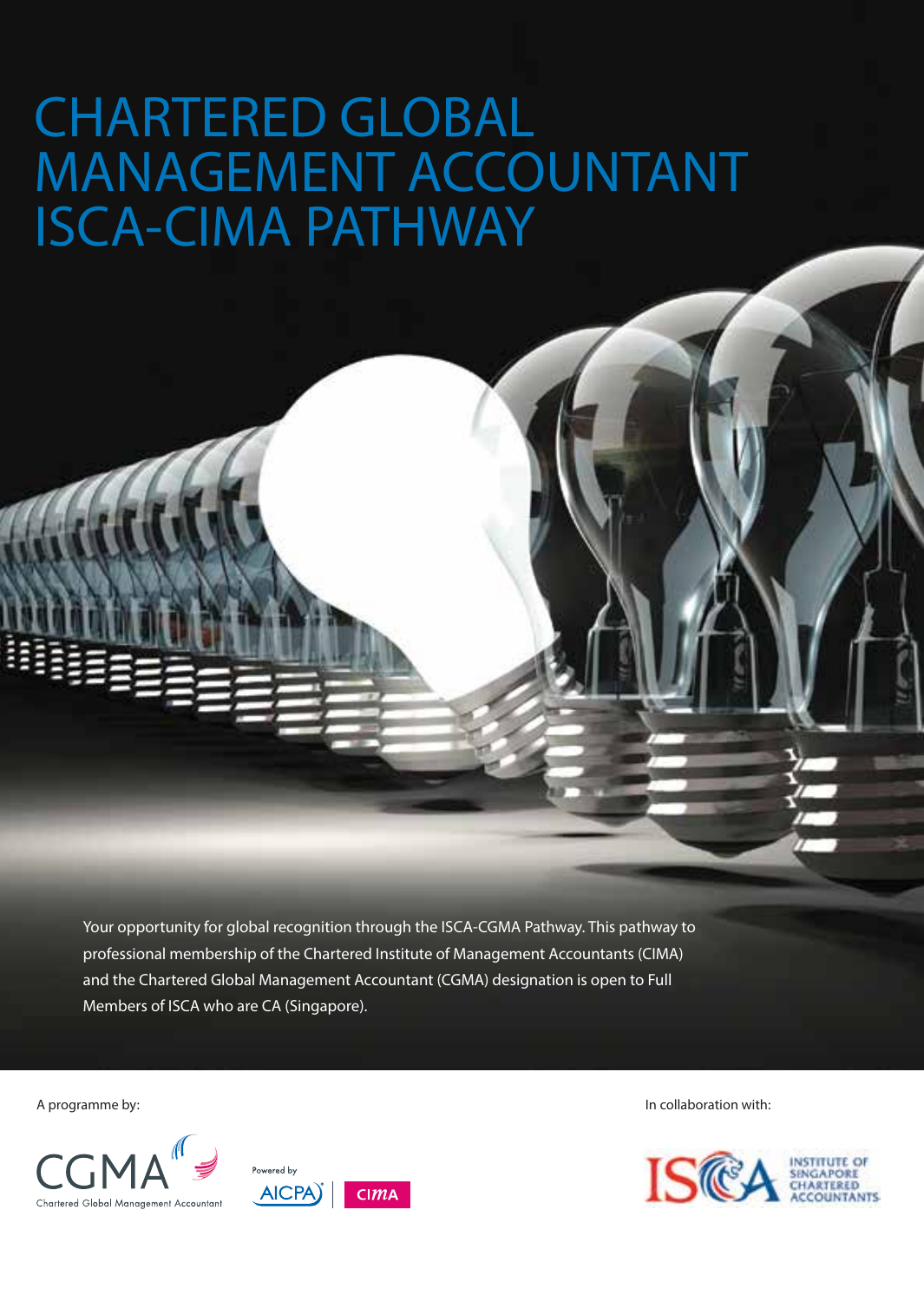Under this fast track programme, interested or successful applicants will only sit for the last paper of the CIMA qualification. Upon successful completion of this paper and with the relevant work experience, the applicants will qualify for CIMA membership and earn the professional global designation of Chartered Global Management Accountant (CGMA) conferred by CIMA and the American Institute of Certified Public Accountants.

Successful applicants who are accepted into the ISCA-CIMA Pathway will attend a workshop conducted by SAA-GE. The workshop prepares applicants for the last paper of the CIMA qualification - a three hour case study exam. Refer to www.saage.edu.sg for more information.

The exam primarily involves the application of strategic management accounting techniques to analyse, recommend and support decisions.

Applicants are expected to sit for the computer-based CIMA exam starting in 2015.

## ISCA-CIMA PATHWAY

- **1** Applicant submits a detailed CV. CIMA reviews the CV, interviews and admits the applicants into the ISCA-CIMA Pathway.
- **2** Applicant registers as a CIMA<br>student and files application for CIMA membership.
	- **3** Applicant attends a workshop to prepare for the CIMA Strategic Case Study Exam, and sits for the exam in 2015.
- **4** With a successful membership application and completion of the exam, applicant obtains Associate Chartered Management Accountant (ACMA) and Chartered Global Management Accountant (CGMA) designations.

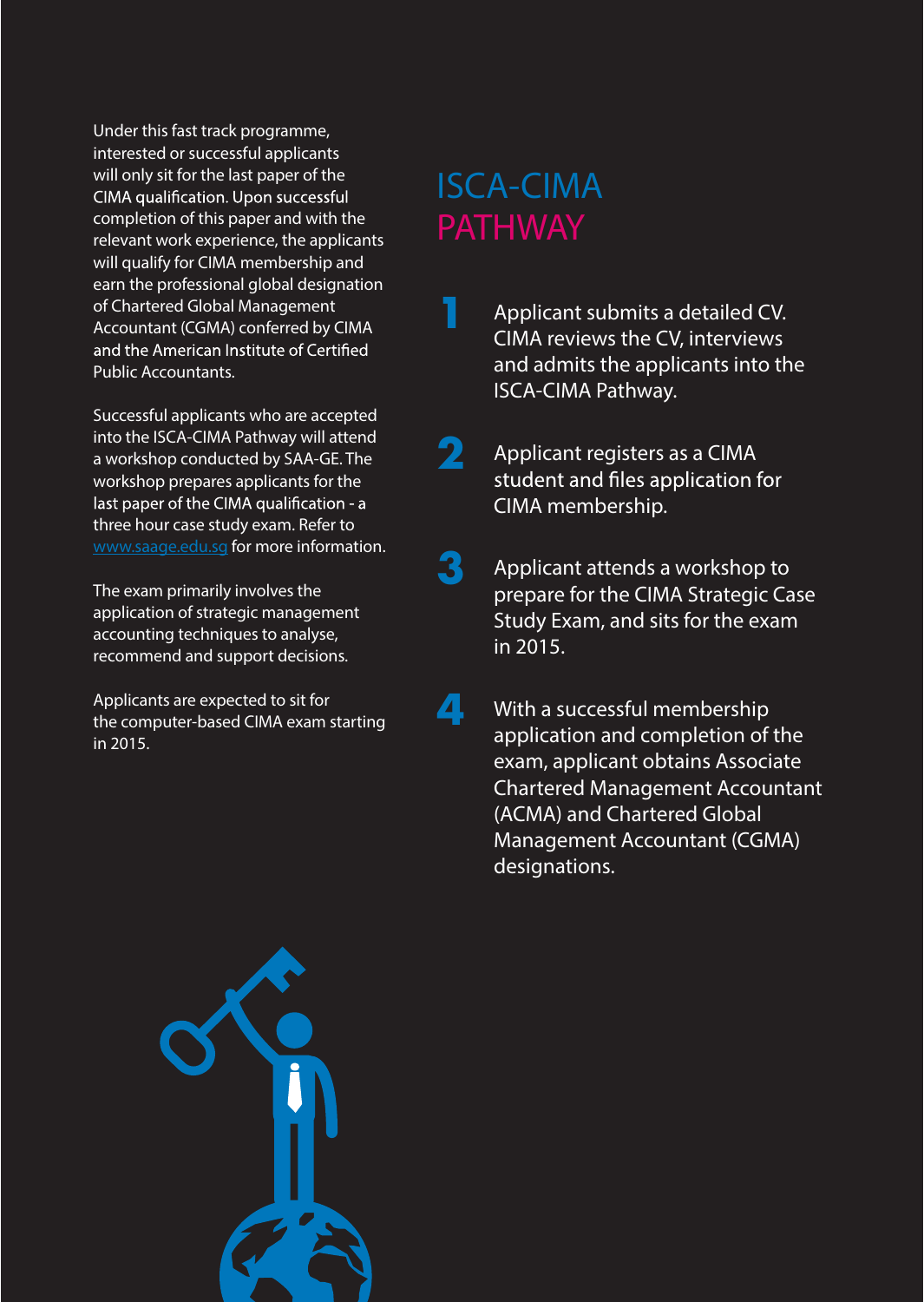#### Selection criteria

- Only open to members of ISCA who are CA (Singapore) with 3 years full membership.
- Applicants must be based in Singapore.

#### CIMA Strategic Case Study Exam

- The Strategic Case Study Exam is based upon a case study that is set within a simulated business context relating to one or more fictionalized organisations.
- The context described in the case study is based on a real business or industry.<br>The case study therefore has no specific syllabus content of its own.
- It primarily involves the application of strategic management accounting techniques to analyse, recommend and support decisions.
	- Applicants will sit for the computer-based CIMA exam starting in 2015.

#### Conditions for acceptance into the Programme

- Applicants must submit a detailed Curriculum Vitae (CV) which contains:
	- personal details
	- academic and professional qualifications
	- detailed work experience
- All related work experience for CIMA membership must be filed before attempting the CIMA exam.
- The CIMA exam should be attempted within 12 months upon registration with CIMA.

#### 2015 Fees\*

- The following fees are payable:
	- Registration fee as a CIMA student GBP 75
	- Capped exemption fees for 16 CIMA papers
	- Exam fee for Strategic Case Study GBP 175
	- Membership application fee GBP 143
	-

\*Fees are subject to changes.

#### $GBP 600$

- Workshop fee SGD 1750 + GST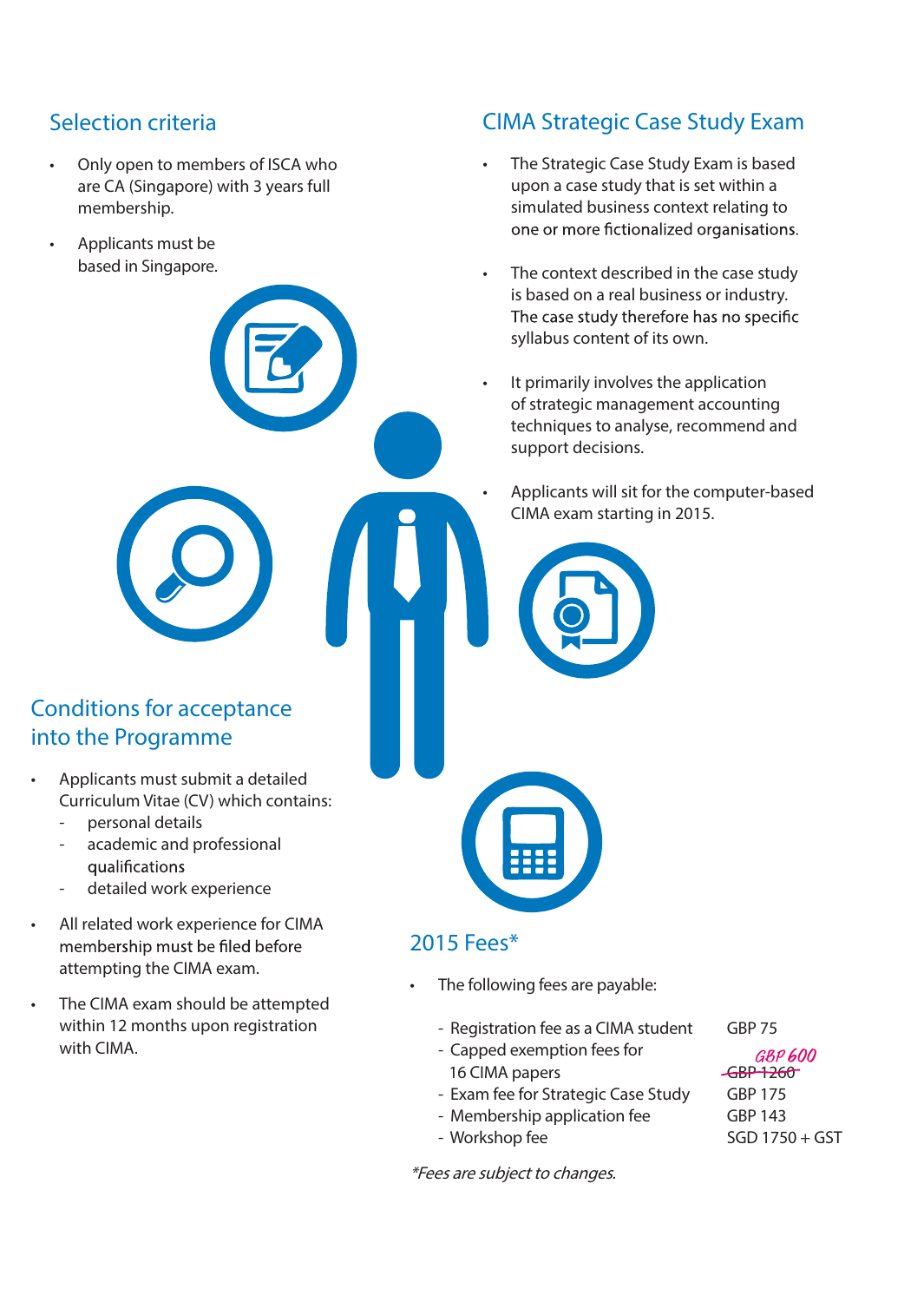### EXEMPTIONS GRANTED UNDER THE ISCA-CIMA PATHWAY

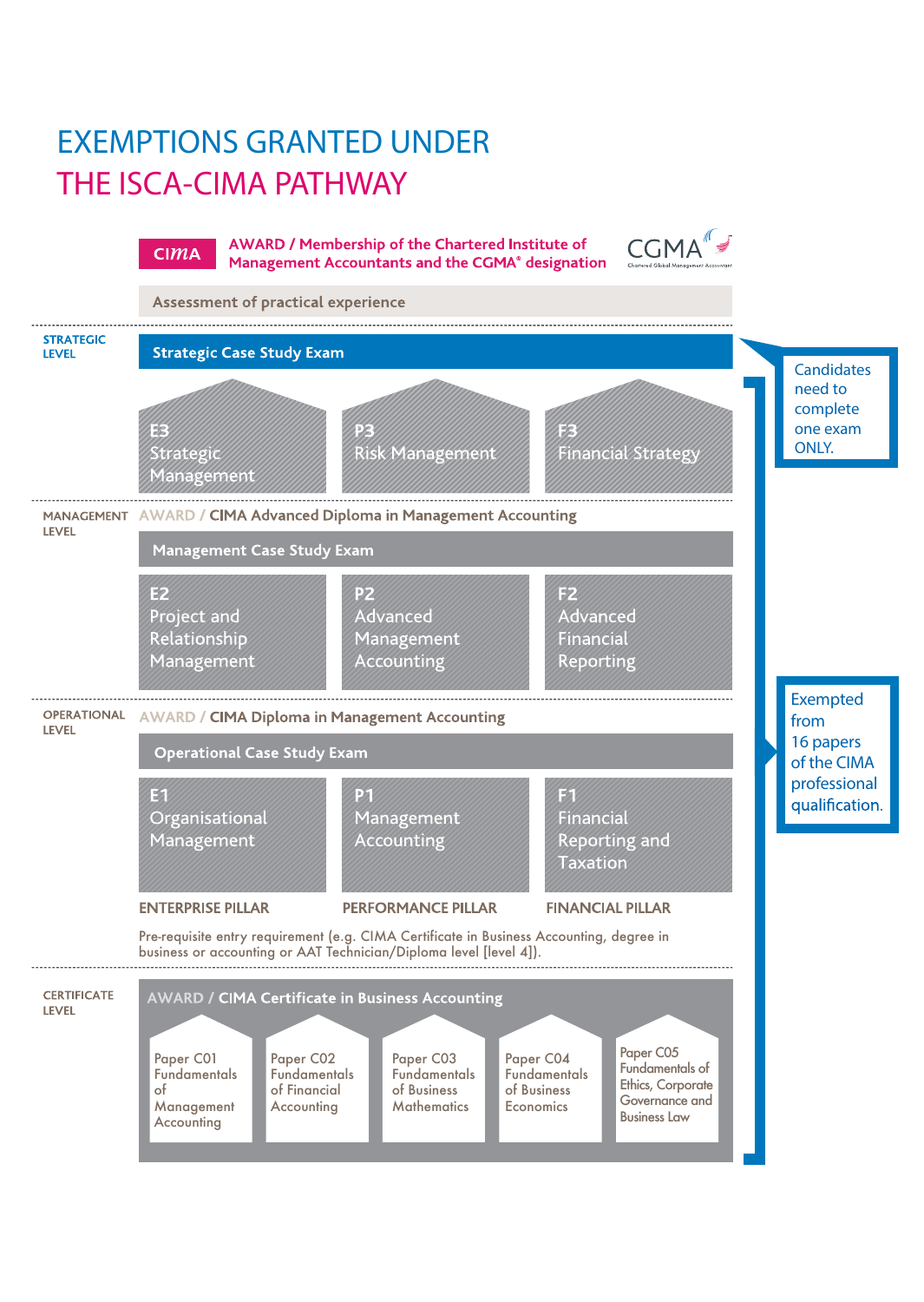

"CIMA allows you the flexibility to fit into any job role, including mine in AML compliance. The skills developed, and supported through CPD, have enabled me to manage performance and drive key business decision-making."



The more volatile, uncertain, complex and ambiguous our world becomes, the more society needs corporations to have CFOs at the helm who have great values, high standards and strong technical skills. These will be borne of personal integrity but hugely underscored by being part of a profession. Where too often in modern life there is a deficit of trust, we need to be 100% trustworthy. In this way we serve our shareholders and we serve society.

James Bruce, FCMA, CGMA CFO, Vice President Finance, South East Asia &